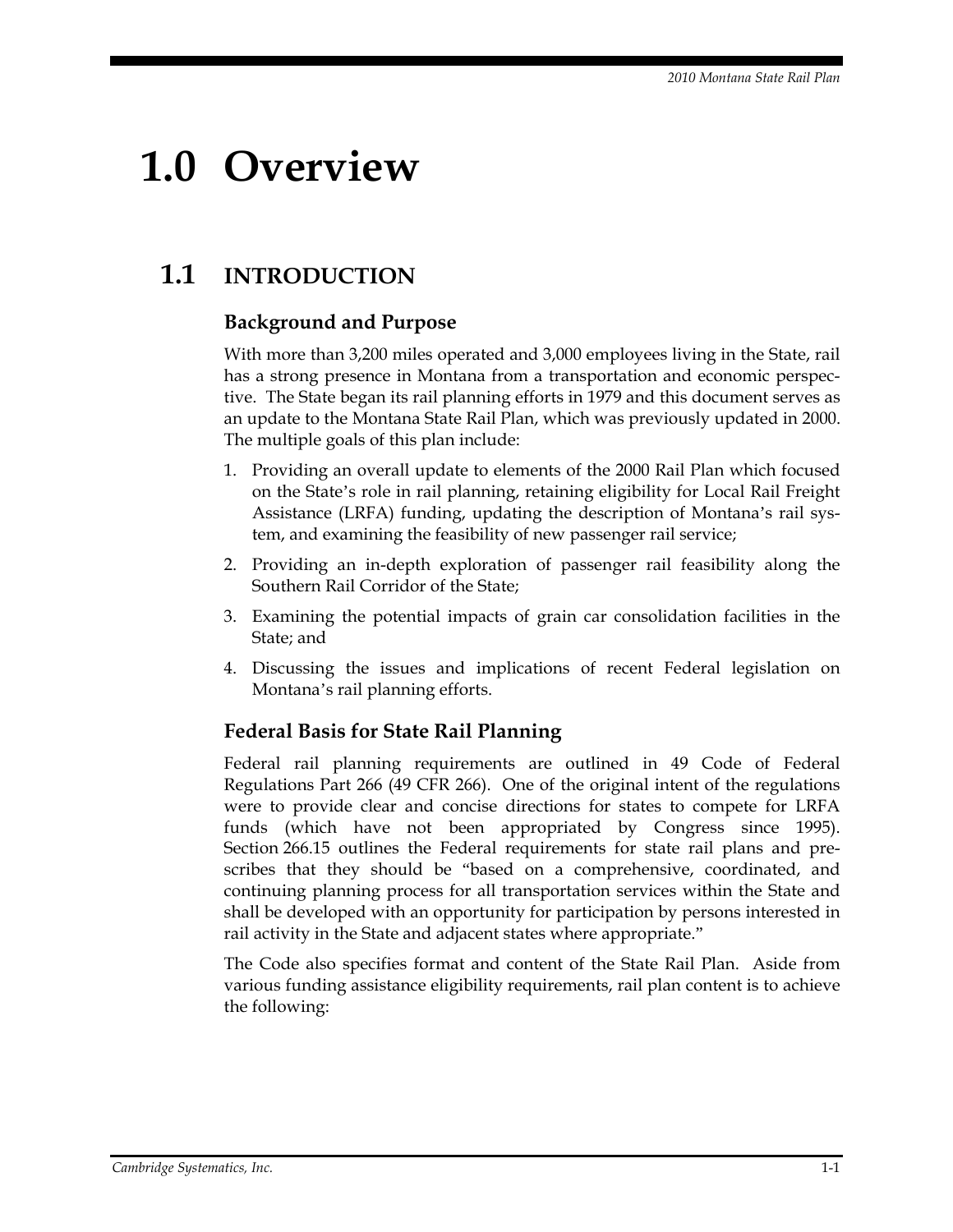- Describe the planning process participation of local and regional governmental bodies, the railroads, the railroad labor, rail service users, and the public in general;
- Describe the overall planning process for all transportation services in the State;
- Contain an illustration of the State's entire rail system on suitable scale maps with a written description of service on each line; and
- Identify lines by class of service in the State (abandonments, potential abandonments, assistance eligible, etc.).

Among the elements that State Rail Plan *Updates* are to include:

- An update of information in previous submittals which is no longer accurate as a result of plan implementation, action by a governmental entity or railroad, or changed conditions;
- An update of maps and line descriptions;
- Changes in agency responsibility and/or authority; and
- Revisions in the State's policies, objectives, or long-range expectations.

#### **Montana State Rail Planning History**

Montana's state rail planning process began in the 1970s with the advent of the Federal government's local rail assistance (LRSA) funding. The first state rail plan was released in 1979, with updates published in 1982, 1984, 1993, and 2000. State rail plan supplements were published in 1980, 1983, and 1985-1986; an addendum produced in 1990, and an Amendment was published in 1997.

Responsibility for state rail planning has shifted among departments since the initial plan. In 1979 the Montana Department of Highways published the plan, while the Montana Department of Commerce was responsible for state rail planning functions from 1981 until 1991. Montana law MCA 60-11-101 designated the Montana Department of Transportation (MDT), also established in 1991, as the state rail planning agency. The 1993 and 2000 Updates have been produced by MDT, Rail and Transit Planning Division.

Throughout its history, Montana has faced a host of rail planning issues. While the State has traditionally had a strong rail presence, the 1970s and 1980s brought rail line service preservation concerns as the Milwaukee Road, operating over a major east-west interstate route in Montana, faced bankruptcy. Rail service competition has also been a long-standing issue in Montana, given that the vast majority of rail mileage has been owned by a single operator; originally Burlington Northern (BN) and subsequently the merger combination of Burlington Northern and Santa Fe (BNSF).

As a response to this market dominance, Montana utilized Federal funding to both preserve and increase rail competition. Montana administered LRSA grants and loans in the 1980s, until Federal funding sources became exhausted. At that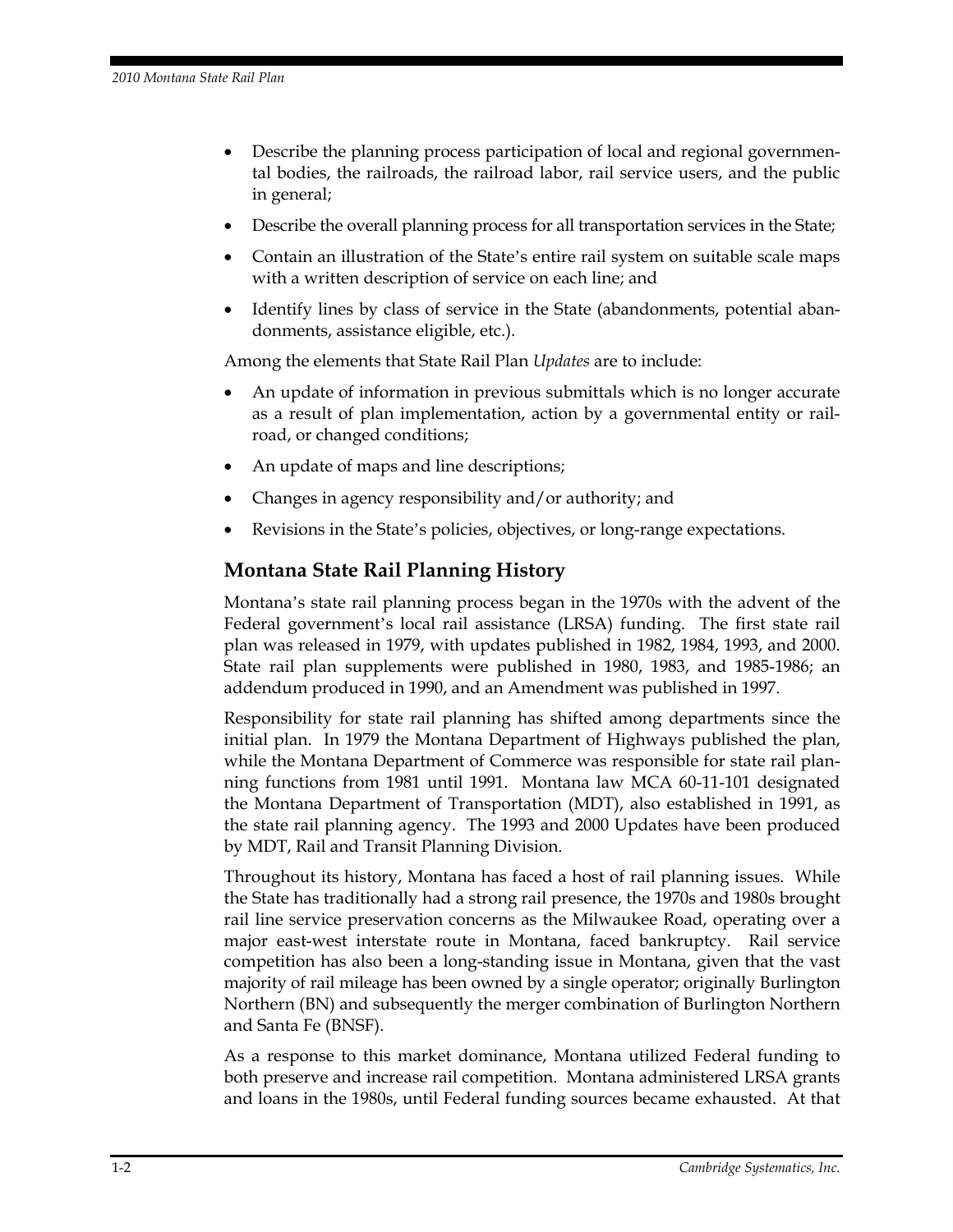point Montana shifted toward loans as opposed to grants, with funding concentrated toward branch lines. As an example, the Moccasin-Geraldine line is now operated by Central Montana Rail, Inc (CMR). In this case the rail right-of-way is owned by the State of Montana. The State also acquired the Butte Hill Line, a short-line in Butte, which was in turn donated to the Butte Historic Parks Railroad. The State utilized \$1.7 million in LRSA funds at Silver Bow to construct a 52-car grain loading terminal as a means of promoting competition on the Union Pacific (UP) line.

In sum, \$4.4 million in LRSA funds have been invested in the Moccasin-Geraldine line, and have translated into reduced highway impacts which would have resulted from truck shipment, as well as socioeconomic impacts caused by the closure of the branch line.

Also, \$3.7 million was loaned to BN to improve the Power-Choteau-Fairfield and Conrad-Valier branch lines between Great Falls and Shelby. The loan has since been repaid and reallocated.

LRSA became the Local Rail Freight Assistance (LRFA) program in 1989. The Whitetail line rehabilitation, beginning in 2000, has been the only federally funded rail project in the State since the 1980s. The LRFA has not received congressionally appropriated funds since 1995, though Montana continues to reallocate loan repayments.

## **1.2 PROJECT APPROACH**

The 2010 Montana State Rail is based upon six primary tasks which seek to provide an update of previous planning efforts while exploring key contemporary freight and passenger rail topics in detail:

#### **Task 1 – Rail System Description**

This task is a result of coordination with MDT staff and rail operators in order to begin developing a geographic information system (GIS) which contains data and attributes of Montana's rail lines from a combination of sources, including Federal, state, and rail operators. This plan also provides descriptions of rail lines operating in Montana at the subdivision level based on information obtained from the railroads and other sources.

This task also provides a historical perspective of rail planning in the State and summarizes changes in the rail system since the last update, describes Montana's current passenger rail service, and the status of the construction of new lines, including the Tongue River Railroad and the Bull Mountain Rail Spur (Global Rail Spur).

#### **Task 2 – Analysis of Passenger Rail Along Southern Corridor**

In coordination with projections and estimates by Amtrak, this analysis includes estimates for capital costs for intercity passenger rail service from Billings to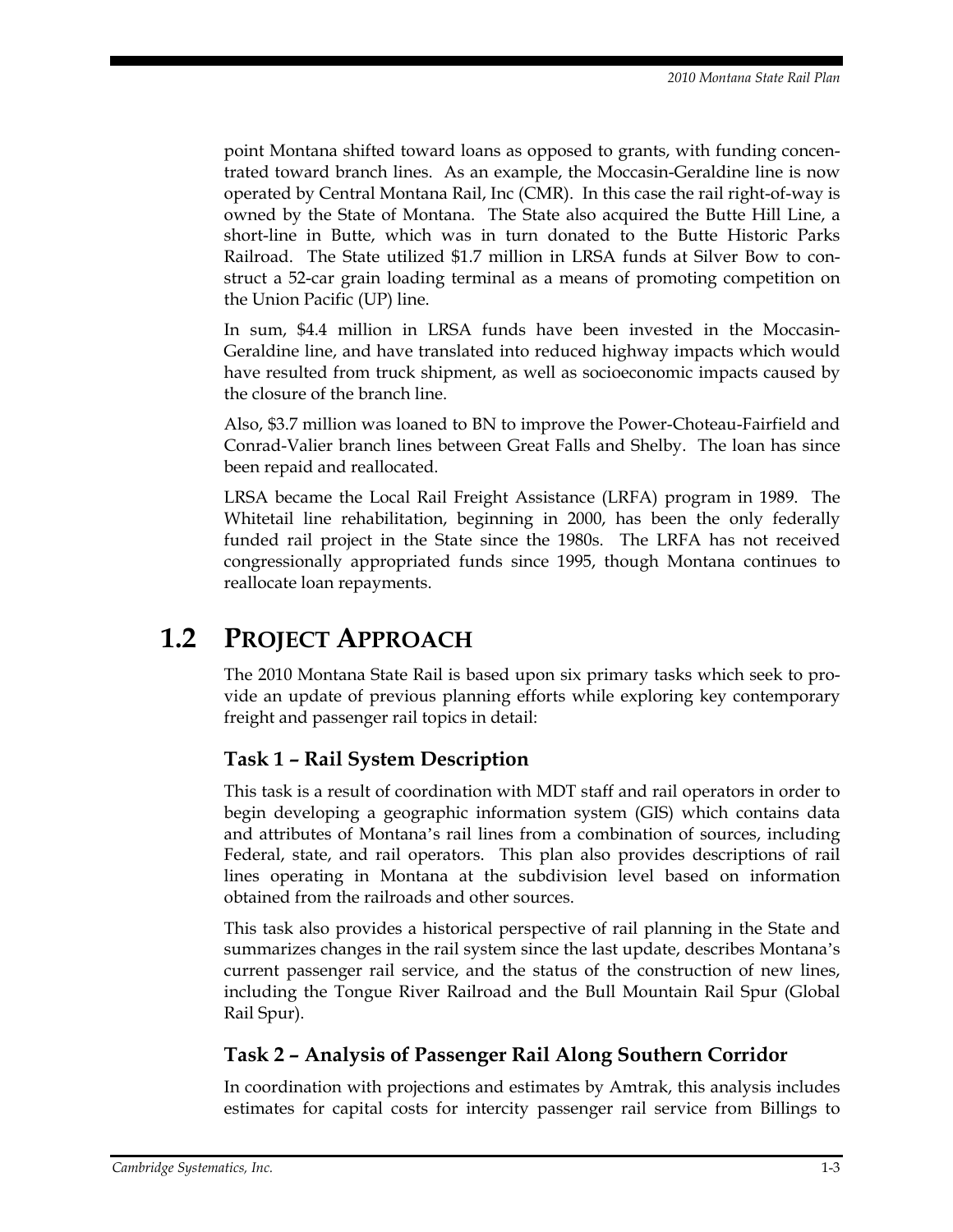Missoula, as well as an operating cost analysis at a scale similar to the operating analysis for the Missoula to Billings route in the 2000 Rail Plan Update (referred to as Tier 1 in this State Rail Plan). The task also involves a high-level assessment of the conditions along rail lines for intercity service through southern Montana, from Williston, North Dakota to Sandpoint, Idaho. This task also describes regulatory and financial issues associated with passenger rail operations on private rail lines and provides a summary of potential funding sources for expanded passenger rail service.

This task also includes a history of passenger rail service in Montana, and proposals to reinstate passenger service along Amtrak's former North Coast Hiawatha route.

#### **Task 3 – Grain Car Consolidation Facility Impact Analysis**

In order to deliver the 110-car unit trains preferred by Class I railroads, a number of private firms have constructed grain elevator/train loading facilities capable of consolidating grain shipments from a variety of shippers into unit trains. The 2004 Rail Competition study described this phenomenon and the likely affects on other smaller grain elevators and rail branch lines.

This task also discusses grain production patterns, historical and projected, based on statistics from the Montana Department of Agriculture, and determines how the consolidation facilities are handling grain harvests (including any regions not being adequately served by the current facilities). This includes an assessment of how these facilities have impacted rail access (not necessarily the price) for grain shipments. Further, this task graphically depicts global grain distribution patterns from Montana points of origin.

#### **Task 4 – Discussion of Implications of Other Montana Rail-Related Studies and Plans**

This task considers the role and implications of rail-related studies that have been completed since the 2000 Rail Plan Update. This includes a 2008 intermodal study, *Research in Support of Container/Trailer on Flatcar in Intermodal Service on Montana's Mainlines*, the 2004 *Montana Branch Line Study, Phases I and II*, the *Montana Rail Freight Competition Study (provided Montana S.B. 315),* as well as available data, resources, interviews, and other sources regarding pending issues facing the State's freight and passenger rail service.

#### **Task 5 – Identification of Potential Abandonments**

Using information from previous tasks and the 2004 Montana Branch Line Study this task serves to identify rail lines that are potentially threatened with abandonment due to declining or nonexistent traffic volumes and/or infrastructure deficiencies. The task also provides a high-level summary of methods that could be pursued to either preserve rail service on these lines or preserve the right-of-way